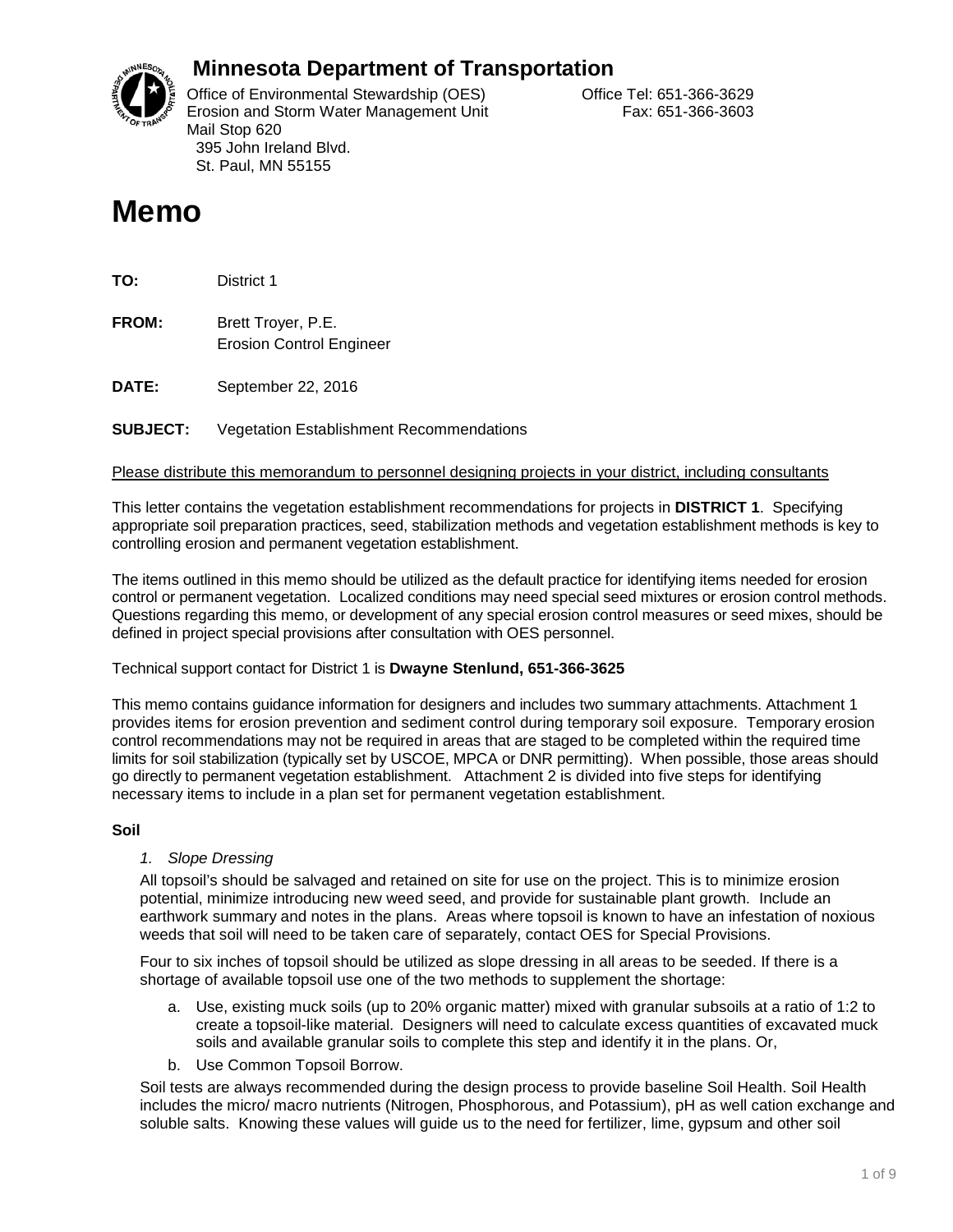amendments. This will help to maximize vegetation establishment and minimize impacts to our waters. The University of Minnesota (U of M) Soil Testing and other private laboratories can perform the soil analysis and provide recommendations for fertilizer ratios/rates as well as other soil amendments. Request the U of M Soil Analysis Package 2 for Professional Turf Management or equivalent to obtain the baseline Soil Health values.

District 1 area has several general base soil types (Table 1), and most are dominated by thin topsoil on rock and clay. However, each project may have all of these types, plus muck and peat soils. On soils of the Superior Lake Plain, consider adding topsoil in the form of organic matter (compost).

| Table 1<br><b>Soil Types by Counties</b>            |                                       |                                           |  |  |  |
|-----------------------------------------------------|---------------------------------------|-------------------------------------------|--|--|--|
| <b>MLRA Region 10</b>                               | <b>Soil Textural Classification</b>   | <b>District Counties</b>                  |  |  |  |
| <b>Superior Lake Plain</b>                          | Rock, clay, clay loam                 | Cook, Lake, St. Louis, Carlton            |  |  |  |
| Thin Loess and till                                 | Loamy sediment, sand,<br>gravel, muck | St. Louis, Carlton, Pine, Aitkin          |  |  |  |
| Superior Stoney and Rocky<br>Loamy Plains and Hills | Coarse loamy, sand and clay           | Cook, Lake, St. Louis,<br>Koochiching     |  |  |  |
| <b>Grey Drift</b>                                   | Clay and sand                         | St Louis, Itaska                          |  |  |  |
| <b>Glacial Lake Basins</b>                          | Loamy clay                            | St. Louis, Koochiching, Itasca,<br>Aitkin |  |  |  |
| Sandy Drift                                         | Sandy loam                            | Pine                                      |  |  |  |

#### *2. Topsoil Material (Spec 3877)*

These are soils that are provided to solve availability, specific slope, bio-retention, bio-detention and ditch stability problems.

- a. Common Topsoil Borrow: General use topsoil to supplement existing topsoil to meet the minimum depth of 4 inches.
- b. Loam Topsoil Borrow: General use topsoil for landscape and planting beds if soils are deficient in rooting potential.
- c. Sandy Clay Loam Topsoil borrow: A processed topsoil for placement on turf reinforcement mats, cellular confinements systems, tied or untied concrete mats, and for tree root protection or restoration.
- d. Rooting Topsoil Borrow: General rooting soils, with excellent drainage characteristics composed of three material components of sand, compost and loam topsoil borrow
- e. Boulevard Topsoil Borrow: A median landscape bed media that supplies proper level of compaction, water holding capacity and nutrient retention of equal parts of loam, sand, and compost
- f. Filter Topsoil Borrow: A water quality planting and infiltration/filtration medium composed of a sand /compost blend.
- g. Organic Topsoil Borrow: A turf growing medium to supplement existing poor topsoil, consisting of a blend of the salvaged topsoil and compost.

#### **Soil Preparation (Spec 2574)**

Identified as Step 1 in the Permanent Vegetation Establishment table (Attachment 2)

*1. Subsoiling*

Designate areas that are not to be used for staging, or driving (eg. infiltration treatments, wetland soil edges, certain utilities, Areas of Environmental Sensitivity). Storage areas for equipment, stockpiles, and materials (i.e. Precast Median Barriers), temporary haul and access roads must be de-compacted before final turf establishment. Provide a subsoiling pay item quantity for these areas where vegetation is proposed.

*2. Soil Bed Preparation*

Provide this for all areas that will require turf establishment. Provide in the plans soil bed preparation, pay item 2574.578.

*3. Lime (Spec 3879)* 

Lime is helpful in establishing vegetation in acidic type soils. Lime recommendations are typically based on soil test pH results. Lime will be necessary if the soil pH is 6.3 and below. Provide 3 tons per acre of lime in Pine County.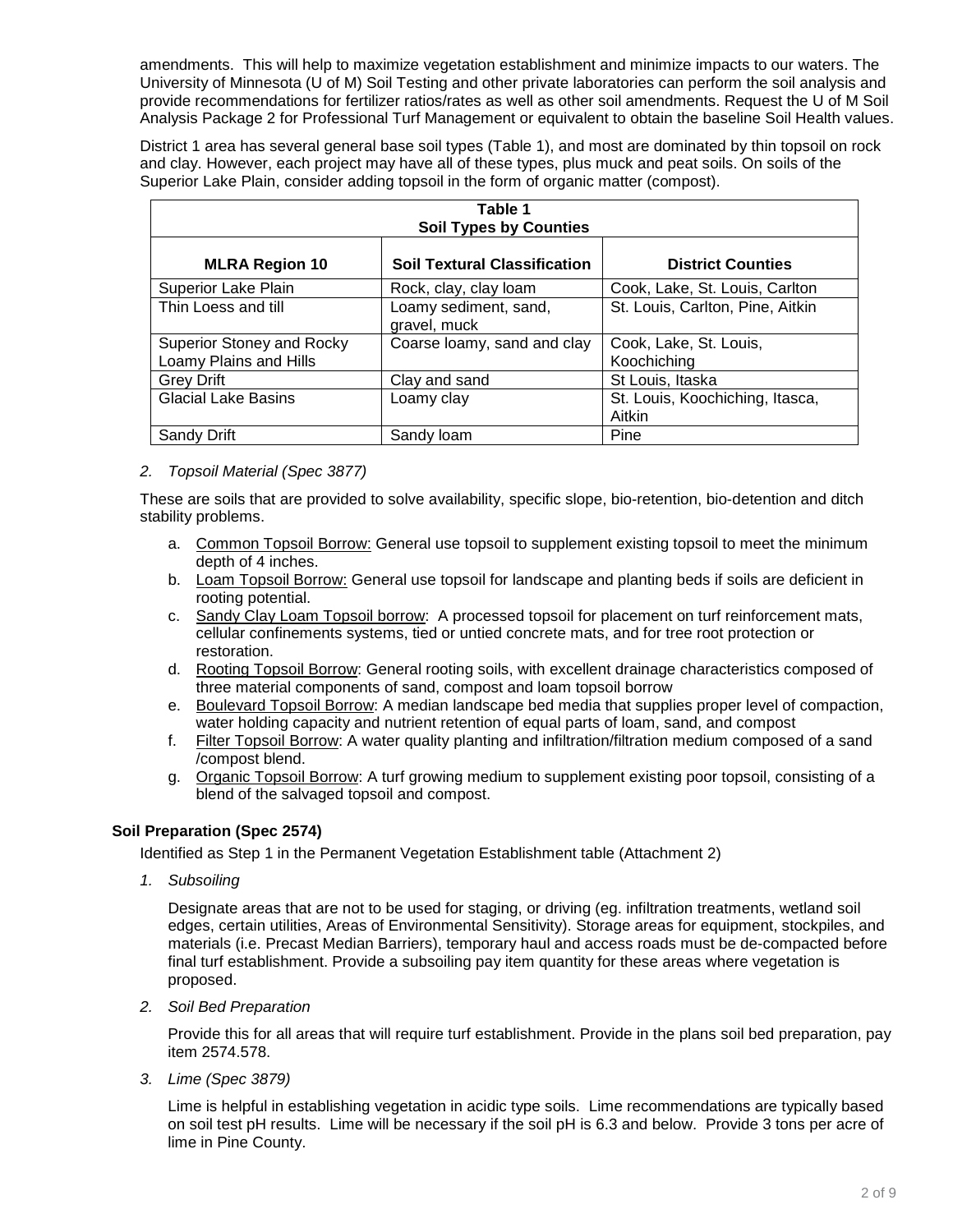#### *4. Fertilizer (Spec 3881)*

The three types for vegetation establishment are as follows; Type 1 is commercial, type 3 is slow release nitrogen, and type 4 is natural base. It is the designer's responsibility to include the fertilizer analysis (N:P:K ratios) and application rates as a note in the statement of estimated quantities or tabulation sheets. One example is shown below (quantities, analysis, and application rates will need to be filled in appropriately):

|     | STATEMENT OF ESTIMATED QUANTITIES |          |                   |     |      |                                      |  |  |
|-----|-----------------------------------|----------|-------------------|-----|------|--------------------------------------|--|--|
| Tab | Sheet No.                         | Item No. | Description       |     | Unit | <b>Total Estimated</b><br>Quantities |  |  |
| A   | 123                               | 2574.508 | Fertilizer Type 3 |     | LB   | XXX                                  |  |  |
| A   | 123                               | 2574.508 | Fertilizer Type 4 | (2) | LB   | XXX                                  |  |  |

(1) Fertilizer analysis xx-xx-xx, application rate aaa lbs/acre for seed areas

Fertilizer analysis xx-xx-xx, application rate bbb lbs/acre for sod areas

(2) Fertilizer analysis yy-yy-yy, application rate ccc lbs/acre for seed areas

If you have multiple fertilizer analyses of the same fertilizer type it can further be broken down and shown in the tab sheets to for the pounds of each.

#### **Turf Establishment (Spec 2575)**

Turf establishment lump sum is for establishing permanent soil covers for small areas, typically under 2.5 acres in size. These would include turn lane construction, lighting projects, and culvert replacement.

**NOTE:** Provide a note in the statement of estimated quantities or tabulations that modifies any of the standard language of this item as shown in 2575.3 L specification.

Temporary Erosion Control is not part of this item and will need to be addressed and incorporated into the plans separately.

#### **Seed (Spec 2575)**

Identified as Step 1 in Attachment 1 and Step 2 in Attachment 2

- *1. Seeding (Spec 2575)*
	- a. Provide a seeding pay item for all temporary and permanent seeding operations.
	- b. For temporary seeding purposes provide the following;
		- i. Use the seeding pay item when seeding contiguous areas larger than 2.0 acres.
		- ii. Use rapid stabilization methods for areas that are: less than 2.0 acres, near water, or where stormwater leaves project limits. The plan must indicate areas for Rapid Stabilization; quantities should include an estimate of multiple applications based on staging or phase of construction. These are for small critical areas, scattered over the project site. Use in Areas of Environmental sensitivity (AES) and may be noted on plan sheet as 'Site Management Plan Area.

The seeding method depends on the soil type and existing plant materials. On occasion there may be need to indicate the seeding method for final or temporary stabilization.

- Drill seeding
	- i. Specify drill inter-seeding for native or general seed mixtures when seeding into either an established temporary vegetative cover or areas where temporary straw mulch is placed.
- Broadcast seeding
	- i. Hydraulic application: Specify in all plans for temporary seeding and seeding of difficult areas such as slopes steeper than 1:2, limited access, or saturated soils.
	- ii. Hand application: Specify for small areas, areas under maintenance restrictions, and erosion failures. This can be for either native or general seed mixtures. If hand raking of seeding is specified, indicate as incidental.
- *2. Seed Mixture (Spec 2575, 3876)*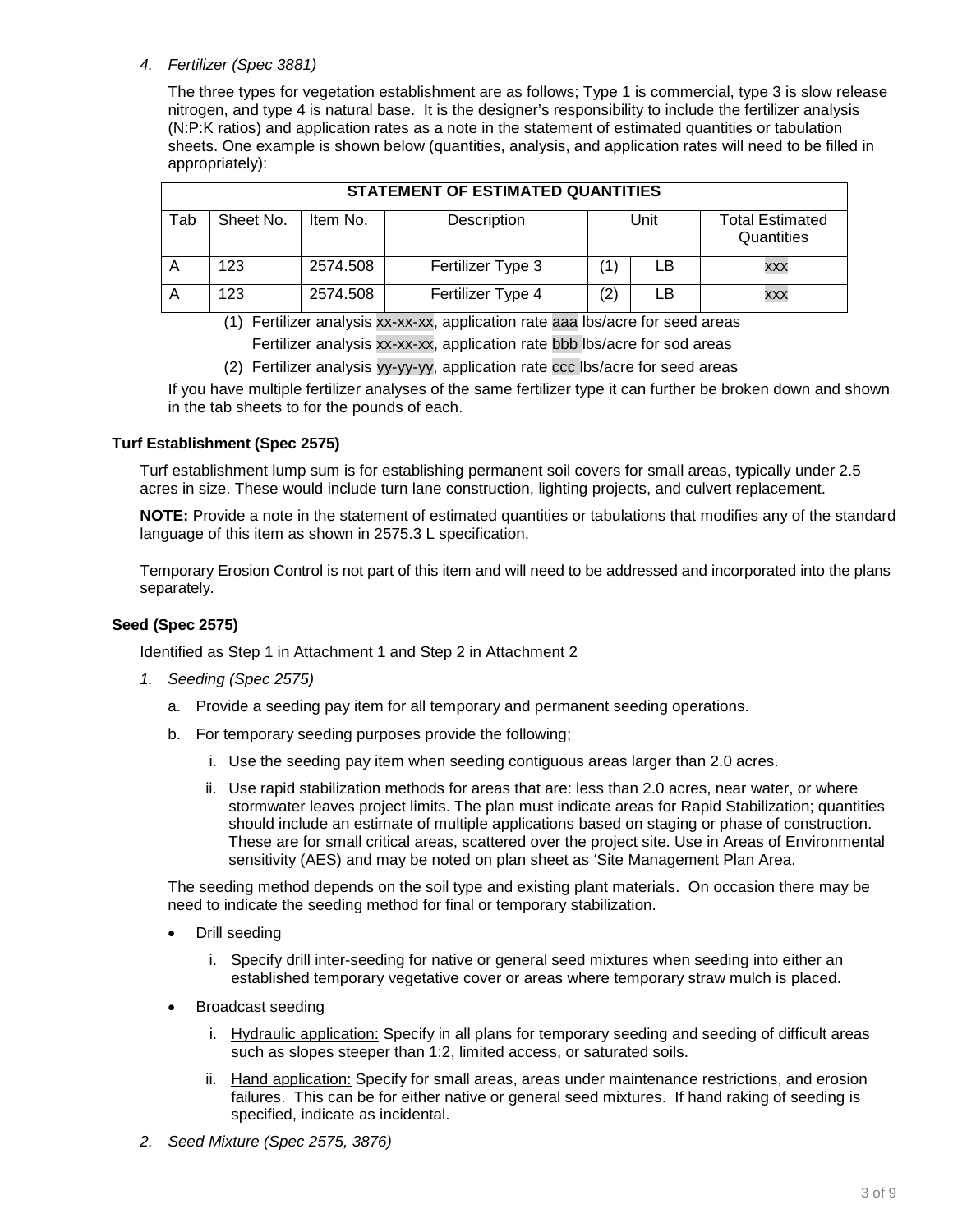MnDOT is increasing the use of native species on the roadsides. The 2X-XXX series (composed of primarily non-native species) will continue to be utilized on regularly mowed areas such as in-slopes (e.g. top 8-15ft) and residential and commercial areas. The 3X-XXX series (composed primarily of native species) were designed to protect and enhance natural resources, promote biodiversity, support pollinator habitat, display native vegetation, introduce travelers to the regional physical or biological character of the native landscape, and enhance visual quality by using vegetation to frame or screen views to and from the roadway corridor.

The seed mixture will depend on location (within project or region of the state), functional outcome, and soil type. Seed mixes are formulated to provide quicker cover initially while the longer term species establish. The seed mix application rates are based on Pure Live Seed (PLS) and the seed mix number provides information about the use and content of the mix. This numbering system can be used to guide the designer in choosing the right mix for a given site on the project.

See Attachments 1 & 2 for general seed recommendations. For specific composition of a seed mix refer to the MnDOT Seeding Manual. If the project has unique seed requirements (such as wetland restoration, Areas of Environmental Sensitivity, etc.) consult with OES for guidance.

a. Temporary Seed Mixtures (3876) - see Attachment 1

Provide a seed pay item for temporary seeding purposes when seeding contiguous areas larger than 2.0 acres. Seed mixture 21-xxx is for short term stabilization of 1 season and 22-xxx is for longer term stabilization, 2 or more seasons.

b. Permanent Seed Mixtures (3876) - see Attachment 2

It will become more common to have projects with both native mixes and non-native mixes. An example would be to have native mixes (3X-XXX series) on the back-slope and ditch bottom, while the in-slope and/or median may be a non-native mix (2X-XXX series). The use of native seed mixes are often required adjacent to public lands (E.G. parks and forests under federal or state jurisdiction), or used to mitigate impacts regulated by other agencies.

This is a standard condition of the DNR General Permit to MnDOT for repair or bridges and culverts (GP2004-0001). The DNR may also require that native vegetation be utilized when projects run through or adjacent to DNR managed lands such as Wildlife Management Areas, Scientific & Natural Areas, Public Access, State Parks, State Forests, etc.

Native vegetation suitable to the local habitat is also recommended when projects run through or adjacent to areas that include rare species, in areas identified as a Site of Biodiversity Significance, or in an Area of Environmental Sensitivity (AES). The DNR is not alone in these requirements. Use of native vegetation can come up by request from adjacent landowners or in other regulatory compliance measures (see environmental documentation and permits).

For ADA projects, use the seed mixes or sod types recommended for frequently mowed areas in the SEED section of attachment 2.

Steep slopes with a north aspect may need a custom mixture dominated by shade tolerant cool season grasses. Consult with OES for these situations.

*3. Sod (Spec 2575, 3878)*

Sod should be used in areas where it can be maintained or as necessary for instant erosion control. Areas where sod may be considered are residential lawns, urban areas, and areas of concentrated flow where erosion is a concern. It is important to specify the correct type of sod (Lawn, Mineral, or Salt tolerant) for the area. Lawn Sod is appropriate for residential use; Mineral Sod is appropriate for granular, sandy soils; Salt-tolerant Sod is appropriate for high traffic areas at boulevards, road edges, and medians where salt use is expected.

#### **Stabilizing Covers (Spec 2575)**

All projects will have one or more of the following stabilizing covers to limit erosion and aid in plant germination. Identified in Attachments 1 & 2

1. *Mulch (Spec 3882)* 

MnDOT recommends that all projects use Type 3 Mulch, but it is not a standard. Type 3 Mulch is a clean grain straw, certified to be free of noxious weeds by the Minnesota Crop Improvement Association.

**NOTE:** Use Type 1 or Type 3 mulch in areas that are2 acres and larger and/or widths greater than 8 feet.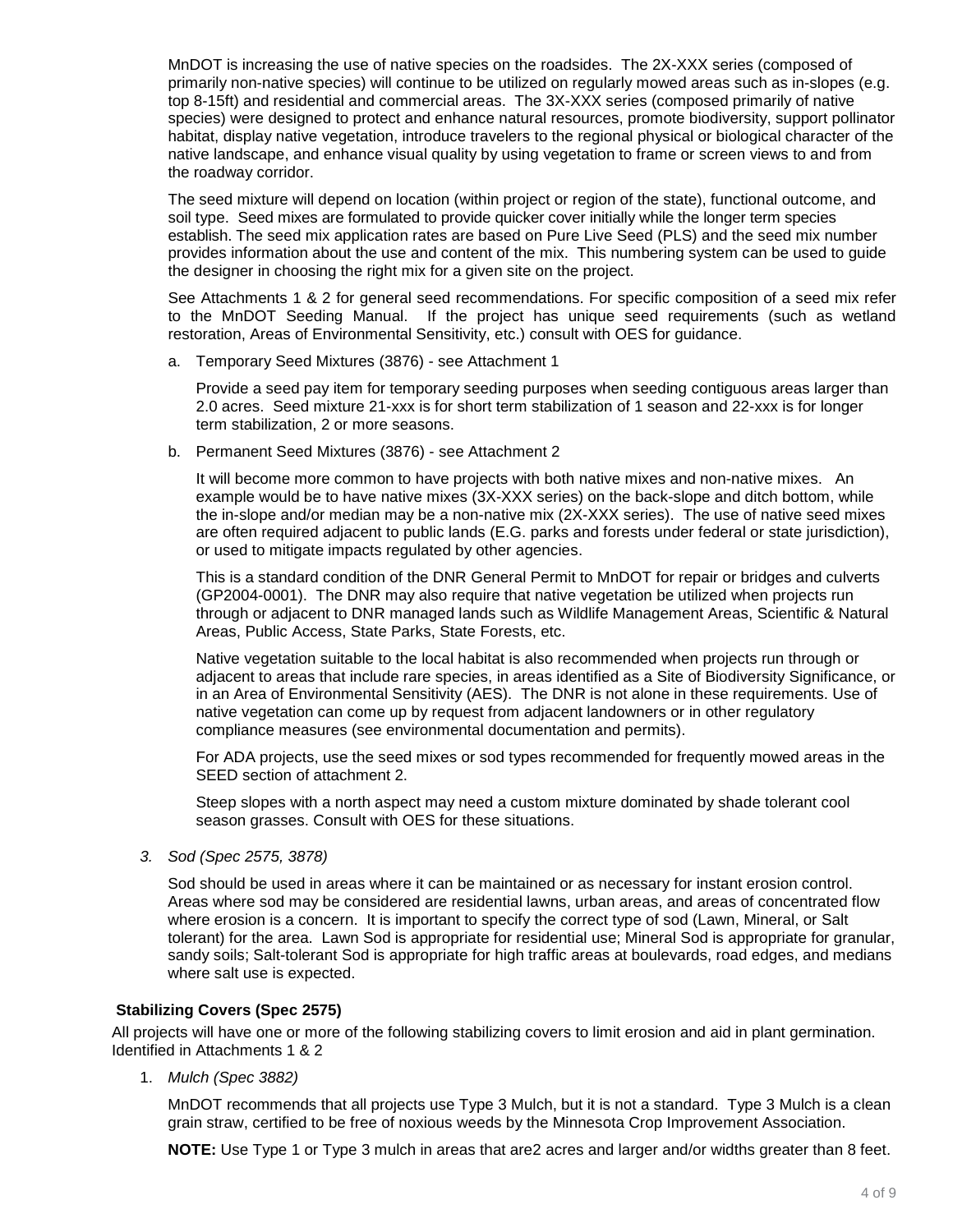- *a. Type 1 Mulch:* Use as an alternative to Type 3 Mulch with Non-native seed mixtures. Provide disk anchoring for this item.
- *b. Type 3 Mulch:* Use in areas that specify native seed mixes. Provide disk anchoring for this item.
- c. *Type 4 Mulch:* Use in areas where crimping is difficult and on slopes without ravine drainage (specify either Type 1or 3 Mulch, depending on seed mixture).
- d. *Type 5 Mulch:* made from ground-up grubbed trees, can be used in combination with silt fence in ditch bottoms to provide flow control and nutrient adsorption, traction on clay soils, tree root protection, slash mulch for slopes, and temporary access roads.
- e. *Type 6 Mulch:* Use in Landscape beds.
- 2. *Erosion Control Blankets\* (Spec 3885)*

The netting is available in several forms and categorized by degradation, type (synthetic or natural), and function.

All ditches that discharge water off the site should have additional quantities of blanket for the last 200 feet for temporary conditions associated with all stages of the project. Most soil or compost filled riprap will require a blanket to aid in germination and soil protection during flow conditions. In critical areas, specify as a note in the Statement of estimated quantities or tabulations that maintenance on the blanket is required.

- *a. Category 0:* Short lived, rapid degrade. For slopes <1:3 with regular mowing. This includes areas where turf grass seed is specified.
- *b. Category 3\*\*:* For slopes 1:3 to 1:2 and channel grades < 3%.
- *c. Category 4\*\*:* For slopes between 1:2 and 1:1 and channel grades <5%. Typically specified with erosion stabilization mats for seed germination.
- d. *Category 6: Semi* Permanent surface stabilization. Not soil filled. For channel grades < 7 %.

**\*NOTE:** Include the standard detail sheet for the head trench and stapling pattern when blankets are specified in the plans.

**\*\*NOTE:** Category 3 & 4 control blankets now have the suffix P or N as a pay item. P is for synthetic netting and N is for natural netting. These suffixes must be identified in pay item tabulations. Synthetic netting (3P or 4P) may be prohibited due to adjacent landowner requests, mow areas, permit requirements, or rare species. When N is designated for permanent then N will be designated for temporary. Check environmental review documentation and permits prior to selecting this item. Natural netting (3N or 4N) or other methods of mulch protection should be specified for these situations. Provide a note in the statement if estimated quantities or tabulation sheets if wood fiber is desired.

3. *Hydraulic Erosion Control Products (3884)*

Hydraulic matrix products can be used both for temporary conditions and permanent turf establishment*.* 

- a. Use Hydraulic mulch for short term temporary cover such as stockpiles and slopes that do not receive concentrated flow. Use a 3x-5x multiplier of the permanent turf areas for each construction season. This also can be used as an alternate to Type 1 Mulch on flat lawn areas.
- b. Use Hydraulic Bonded Fiber Matrix for difficult access locations with safety concerns and without concentrated storm water flows. May prevent rapid seedling establishment.
- c. Use Hydraulic Reinforced Fiber Matrix for longer term temporary cover for erosive soils and for over wintering conditions. This also can be used as an alternate to erosion control blanket for permanent turf establishment, except in ditches.
- d. Use Hydraulic Compost to supplement weak sandy soils and act as an erosion control mat for use on slopes less than 1:6.

#### **Poly Coverings (Spec 3888)**

Alternatives to temporary seeding or Rapid Stabilization consider using temporary poly covering in areas adjacent to rivers, bridge abutments, and other steep slope. The contractor will be able to 'open and close' this cover every day while completing the work. Include a pay item 2575.518 temporary poly covering.

**NOTE:** Provide a note in the statement of estimated quantities or tabulations which poly covering is required, if any. Woven geotextile type V; reinforced poly tarp; or reinforced polyethylene sheeting.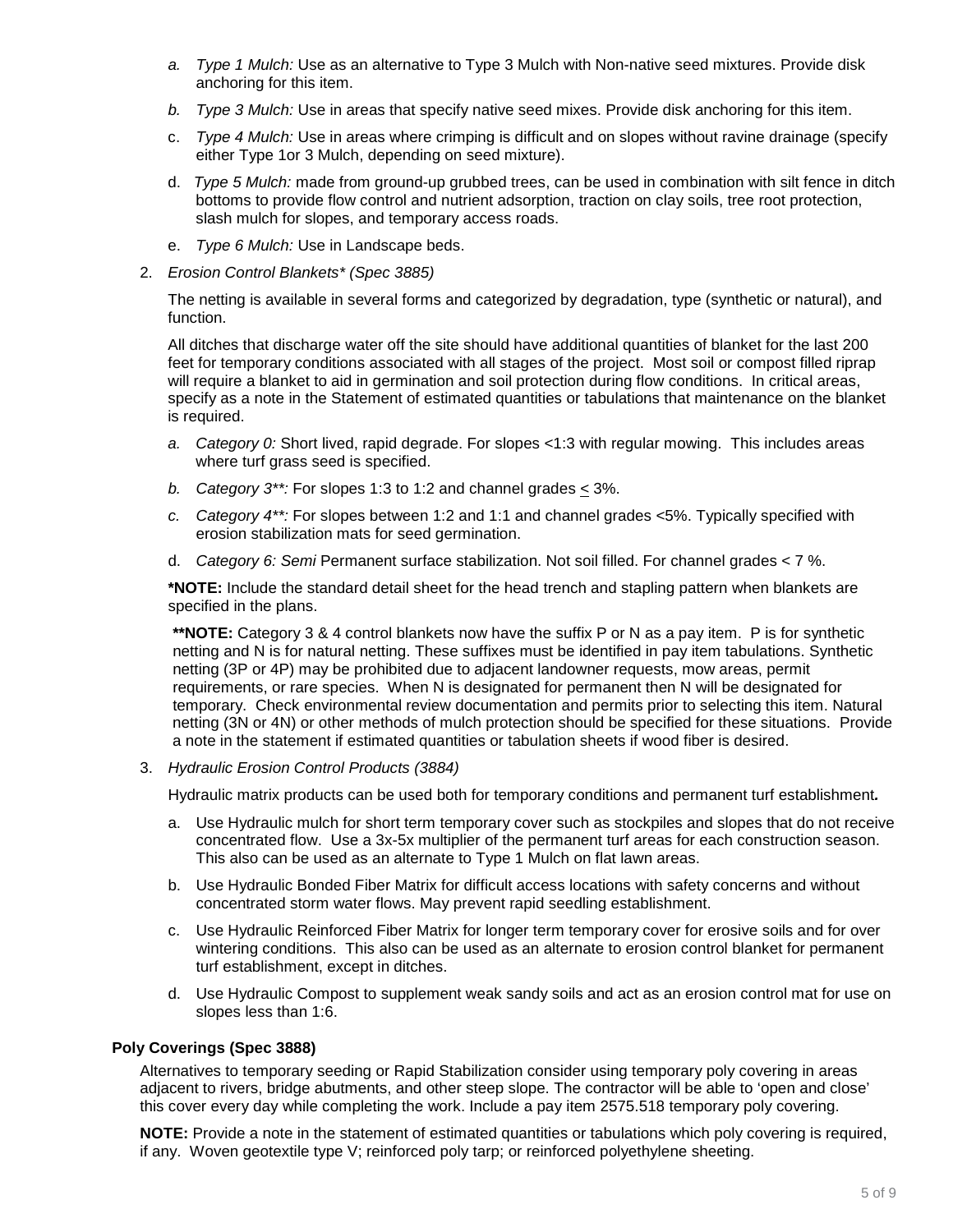#### **Turf** *Reinforcement Mats (Spec 3885)*

All turf reinforcement mats (TRM's) are soil filled with Sandy Clay Loam Topsoil Borrow. The TRM should be designed based on bed shear. Categories 1-3 provide a range of bed shear stabilization between 2.1 and 8lbs/ft<sup>2</sup>. Category 4 is for steep slope surface stabilization where high tensile strength is required. When a TRM is called for in the plan, provide the appropriate category of erosion control blanket (typically Category 4) as a separate pay item.

**NOTE:** Provide special installation details in the plan that includes head and check trenching, overlap, and stapling, pin, rod or some other attachment. Contact OES for these details.

#### **Watering (Spec 2575)**

For areas where it is critical to obtain good turf cover water is a must. For watering slopes adjacent to infiltration areas and ponds provide a watering pay item. For watering of Turf Reinforcement Mats, steep slopes, and RSS walls provide temporary irrigation/water by special provision. Contact OES for watering provision guidance.

#### **Vegetation establishment and Weed Control (Spec 2575)**

Identified as Step 5 'Establishment' in Attachment 2

1. *Mowing*

Provide a mowing pay item on projects with seeding and duration of more than three months. The suggested quantity in Attachment 2 is an average and may need to be adjusted based on the project.

**NOTE:** Include the following in the construction notes:

• *Mowing schedule (to the extent possible within the time frame of the project):*

*Mow after seeding and starting when the majority of vegetation is 12"-18" high. Set mower to a height of 6" – 10".*

*Mow non-native seeding areas once or twice to control weeds.* 

*Mow native seeding areas approximately 3 times at 1-month intervals in the first growing season after planting, and 2 times at 1-month intervals in the second growing season*.

2. *Weed Spraying* 

Include weed spraying and weed spray mixture pay items on all projects. Attachment 2 shows an approximate quantity to use as well as a general herbicide recommendation. This herbicide will control most noxious weeds but not all. Noxious weed locations can be obtained from district maintenance staff. If specific noxious weed issues are known during the design phase, contact OES Roadside Vegetation management Unit to for more site-specific recommendations.

**NOTE:** Provide the following note in the tabulations:

• Weed spraying to be done throughout the project to control and prevent the spread of weeds. Submit a pesticide application record to the engineer for each application. Weed spraying will be measured by the area covered or area spot sprayed by herbicide and successfully applied as indicated by dead noxious weeds. Weed spray mixture will be measured by volume of herbicide furnished and used.

Attachment 1: Temporary Erosion Control Recommendations Attachment 2: Permanent Vegetation Establishment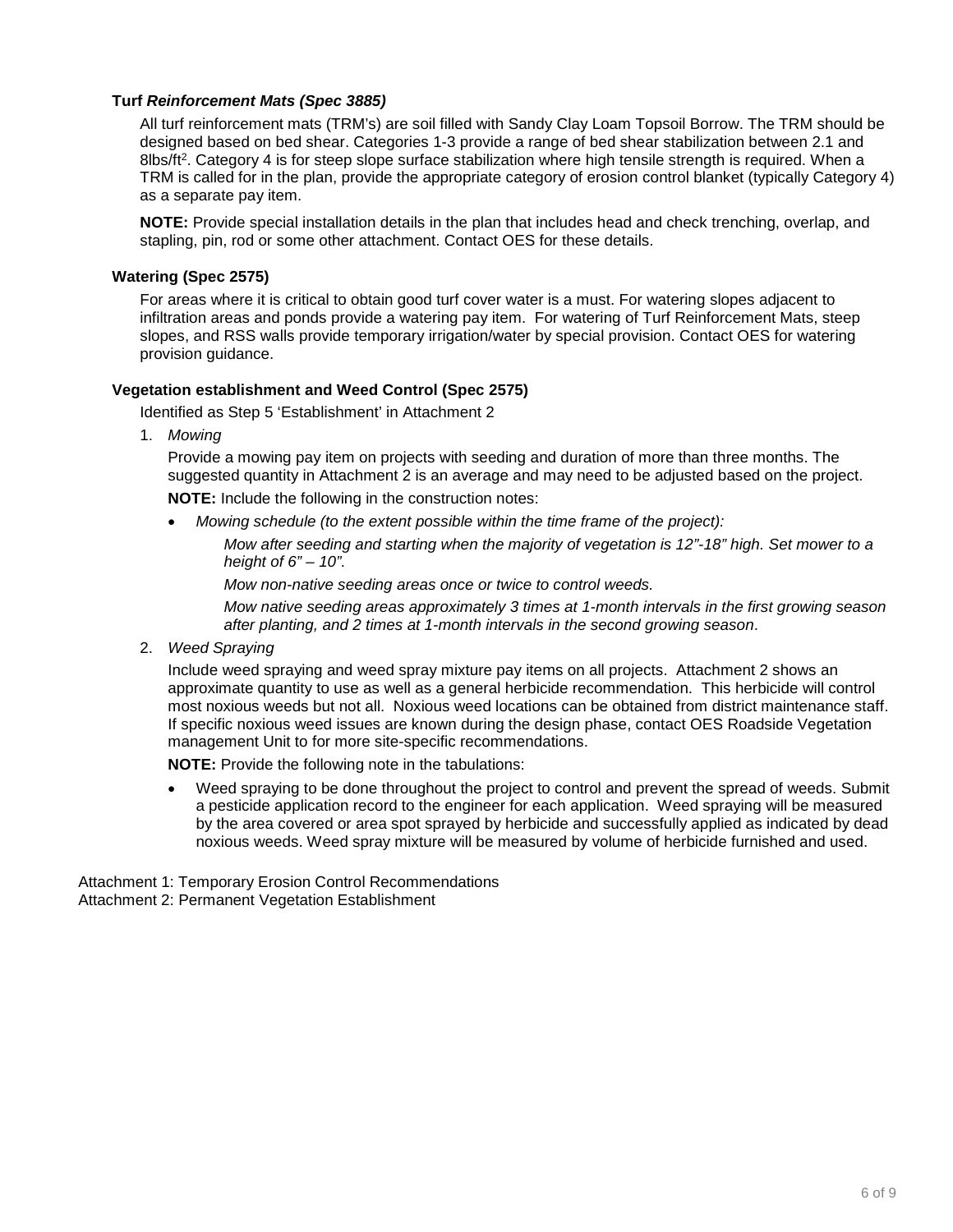#### **Attachment 1: Temporary Erosion Control Recommendations**

These recommendations are for general temporary erosion control general. Select the appropriate items at each step. To address different conditions within a project, it is likely that more than one item from each step (or pairings between steps) will be required for your project.

| Step 1: | <b>SEED MIXTURES</b> |                     |               |              |                                           |                                                              |
|---------|----------------------|---------------------|---------------|--------------|-------------------------------------------|--------------------------------------------------------------|
|         | ITEM NO.             | <b>DESCRIPTION</b>  | <b>RATE</b>   | <b>UNITS</b> |                                           | Notes                                                        |
|         | 2575.502             | SEED MIXTURE 21-111 | 100 LBS/ACRE  | LB           | less than 1 year, spring/summer seeding   |                                                              |
|         | 2575.502             | SEED MIXTURE 21-112 | 100 LBS/ACRE  | LB           | for less than one year, fall seeding      |                                                              |
|         | 2575.502             | SEED MIXTURE 21-113 | 110 LBS/ACRE  | LB           | for less than one year, use on poor soils |                                                              |
|         | 2575.502             | SEED MIXTURE 32-241 | 38 LBS/ACRE   | LB           | establishment                             | for 1-5 years, where native mixes will be used for permanent |
|         | 2575.502             | SEED MIXTURE 22-111 | 30.5 LBS/ACRE | LB           | for 1-2 years                             | where turf or introduced mixes will                          |
|         | 2575.502             | SEED MIXTURE 22-112 | 40 LBS/ACRE   | LB           | for 3-5 years                             | be used for permanent<br>establishment                       |

| Step 2: | <b>FERTILIZER</b> |                          |              |       |                                    |  |
|---------|-------------------|--------------------------|--------------|-------|------------------------------------|--|
|         | <b>'TEM NO.</b>   | <b>DESCRIPTION</b>       | <b>RATE</b>  | UNITS | <b>Notes</b>                       |  |
|         | 2575.532          | <b>FERTILIZER TYPE 1</b> | 200 LBS/ACRE | LB    | according to soil test or 10-10-20 |  |

| Step 3: | <b>STABILIZING COVERS</b> |                                          |               |              |                                                     |                                                                                                                        |
|---------|---------------------------|------------------------------------------|---------------|--------------|-----------------------------------------------------|------------------------------------------------------------------------------------------------------------------------|
|         | ITEM NO.                  | <b>DESCRIPTION</b>                       | <b>RATE</b>   | <b>UNITS</b> |                                                     | <b>Notes</b>                                                                                                           |
|         | 2575.511                  | <b>MULCH TYPE 1</b>                      | 2 TONS/ACRE   | TON          | Slopes $<$ 1:3                                      | Where 2X-XXX mixes will be used<br>permanent                                                                           |
|         | 2575.511                  | <b>MULCH TYPE 3</b>                      | 2 TONS/ACRE   | TON          | Slopes $<$ 1:3                                      | Where 3X-XXX mixes will be used<br>for permanent                                                                       |
|         | 2575.519                  | <b>DISK ANCHORING</b>                    |               | ACRE         |                                                     |                                                                                                                        |
|         | 2575.560                  | <b>HYDRAULIC MULCH</b>                   |               | <b>LB</b>    | Stock piles, slopes <1:6                            |                                                                                                                        |
|         | 2575.562                  | <b>HYDRAULIC STABILIZED FIBER MATRIX</b> | 3000 lbs/ACRE | LB           | Season of construction                              | Use on slopes <1:3, stockpiles                                                                                         |
|         | 2575.562                  | <b>HYDRAULIC BONDED FIBER MATRIX</b>     | 3500 lbs/ACRE | <b>LB</b>    | Season of construction                              | Use on slopes <1:1                                                                                                     |
|         | 2575.562                  | <b>HYDRAULIC REINFORCED FIBER MATRIX</b> | 3900 lbs/ACRE | LB           |                                                     | Use on slopes < 1:1 and over winter                                                                                    |
|         | 2575.518                  | <b>TEMPORARY POLY COVERINGS</b>          | <b>NA</b>     | SQ YD        | letter.)                                            | For areas adjacent to public waters, steep slopes, bridge<br>abutments. (May require a note in tabulations see body of |
|         | 2575.570                  | RAPID STABLILZATION METHOD 2             | <b>NA</b>     | <b>ACRE</b>  | surface waters. (min 1/2 acre)                      | For areas up to 2 acres; use on slopes $< 1:3$ within 200 feet of                                                      |
|         | 2575.571                  | RAPID STABLILZATION METHOD 3*            | 6MGAL/acre    | <b>MGAL</b>  | surface waters (min 1/2 acre unit area application) | For areas up to 1.5 acres; use on slopes <1:3, within 200 feet of                                                      |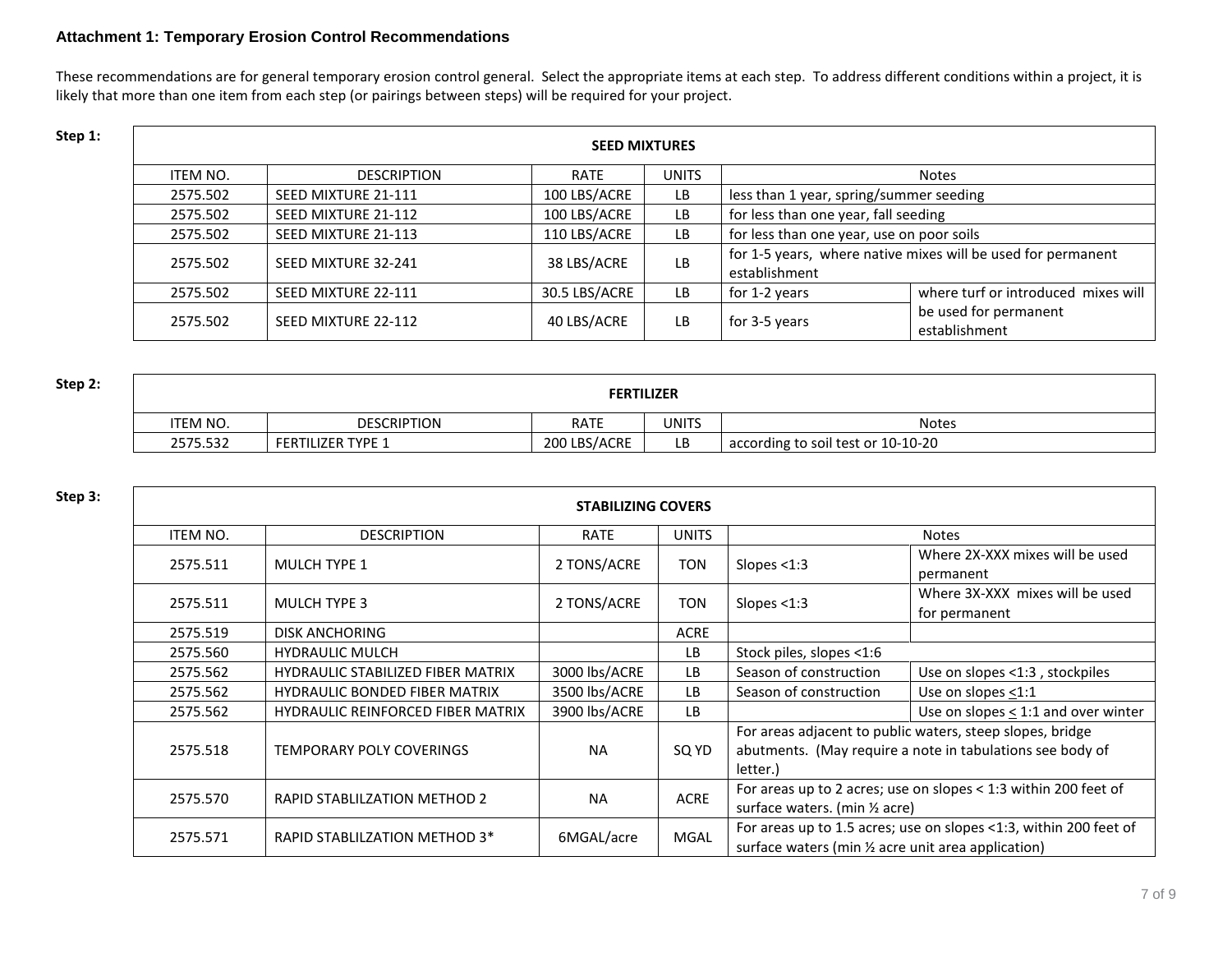|  | ł | ۰ |
|--|---|---|
|  |   |   |

| Step 3: | <b>STABILIZING COVERS</b> |                               |    |         |                                                                                                                                         |
|---------|---------------------------|-------------------------------|----|---------|-----------------------------------------------------------------------------------------------------------------------------------------|
|         | 2575.572                  | RAPID STABLILZATION METHOD 4* | ΝA | SQ. YD. | ' Fore areas up to 800 sq yd; use on slopes $1:3 - 1:2$ , ditches <4%,<br>within 200 feet of surface waters.                            |
|         |                           |                               |    |         | *Modify seed mix as a note in the Statement of estimated quantities or tabulations if permanent vegetation establishment is considered. |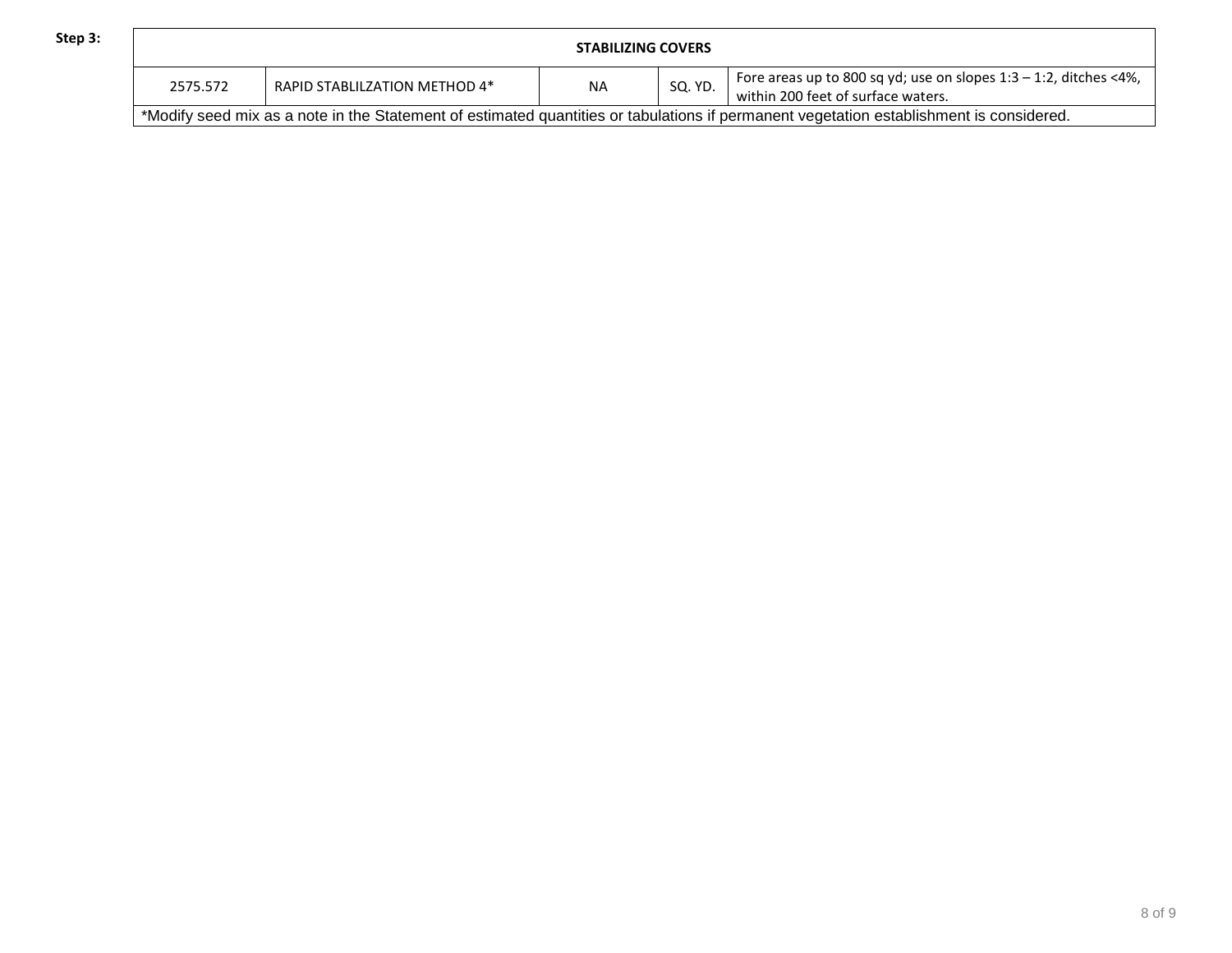#### **Attachment 2: Permanent Vegetation Establishment Recommendations**

These recommendations are for general vegetation establishment. Select the appropriate items at each step. To address different conditions within a project, it is likely that more than one item from each step (or pairings between steps) will be required for your project.

> 2574.575 SUBSOILING NA RESERVE ACRE USe on all projects 2574.578 SOIL BED PREP NA ACRE Use on all projects

| Step 1: |          | <b>SOIL PREPARATION</b> |             |              |       |  |  |  |
|---------|----------|-------------------------|-------------|--------------|-------|--|--|--|
|         | 'TEM NO. | <b>DESCRIPTION</b>      | <b>RATE</b> | <b>UNITS</b> | Notes |  |  |  |

| Step 2: |          |                        |               |              |                                                                                                                                                                                                                                 |                 |
|---------|----------|------------------------|---------------|--------------|---------------------------------------------------------------------------------------------------------------------------------------------------------------------------------------------------------------------------------|-----------------|
|         | ITEM NO. | <b>DESCRIPTION</b>     | <b>RATE</b>   | <b>UNITS</b> |                                                                                                                                                                                                                                 | Notes           |
|         | 2575.501 | <b>SEEDING</b>         | <b>NA</b>     | <b>ACRE</b>  | Use on all projects                                                                                                                                                                                                             |                 |
|         | 2575.502 | SEED MIXTURE 36-311    | 33.5 LBS/ACRE | <b>LB</b>    | For backslopes, dry ditches, areas not regularly mowed, or areas<br>above stormwater treatment and riparian plantings                                                                                                           |                 |
|         | 2575.502 | SEED MIXTURE 33-361    | 35 LBS/ACRE   | <b>LB</b>    | For stormwater treatment and riparian areas:<br>10ft on slope from normal water level (e.g. retention ponds,<br>streambanks, wetlands, lakes), bottom and 3ft on slope from<br>bottom within infiltration ponds or wet ditches. |                 |
|         | 2575.502 | SEED MIXTURE 25-141    | 59 LBS/ACRE   | LB.          | For in-slopes (e.g. top 8-15ft)                                                                                                                                                                                                 | Non-Sandy Soils |
|         | 2575.502 | SEED MIXTURE 25-121    | 61 LBS/ACRE   | LB.          | and regularly mowed areas                                                                                                                                                                                                       | Sandy Soils     |
|         | 2575.502 | SEED MIXTURE 25-151    | 120 LBS/ACRE  | LB.          |                                                                                                                                                                                                                                 |                 |
|         | 2575.505 | <b>SOD TYPE LAWN</b>   | <b>NA</b>     | SQ YD        | Use in residential areas                                                                                                                                                                                                        |                 |
|         | 2575.502 | SEED MIXTURE 25-131    | 220 LBS/ACRE  | LB.          | Use in commercial areas                                                                                                                                                                                                         |                 |
|         | 2575.505 | SOD TYPE SALT TOLERANT | <b>NA</b>     | SQ YD        | Use in areas where salt use is expected (boulevards, road edges,<br>and medians)                                                                                                                                                |                 |

**\*** Native Vegetation (3X-XXX seed mix series) may be required due to adjacent landowner, permit requirements, rare species, or Areas of Environmental Sensitivity (Check Environmental Review documentation and permits).

| ρn<br>U |  |  |
|---------|--|--|
|         |  |  |

| Step 3: | <b>FERTILIZER</b> |                                   |              |              |                                                                                       |  |
|---------|-------------------|-----------------------------------|--------------|--------------|---------------------------------------------------------------------------------------|--|
|         | ITEM NO.          | <b>DESCRIPTION</b>                | <b>RATE</b>  | <b>UNITS</b> | <b>Notes</b>                                                                          |  |
|         | 2574.508          | FERTILIZER TYPE 1 (commercial)    | 350 LBS/ACRE | LB.          | Use with 2X-XXX seed mixes in areas away from water; 20-10-20                         |  |
|         | 2574.508          | FERTILIZER TYPE 3 (slow release)  | 200 LBS/ACRE | LB.          | Use with 2X-XXX seed mixes near water or for sod; 22-5-10                             |  |
|         | 2574.508          | FERTILIZER TYPE 3 (slow release)  | 350 LBS/ACRE | LB           | Use with 3X-XXX seed mixes in areas away from water; 22-5-10                          |  |
|         | 2574.508          | FERTILIZER TYPE 4 (natural based) | 120 LBS/ACRE | LB           | Use with 3X-XXX a near water;<br>18-1-8 for loam & clay loam, 17-10-7 for sandy soils |  |

**\*** These fertilizer analyses and rates are general recommendations. For best results the analysis and rates should be based on a soil test.